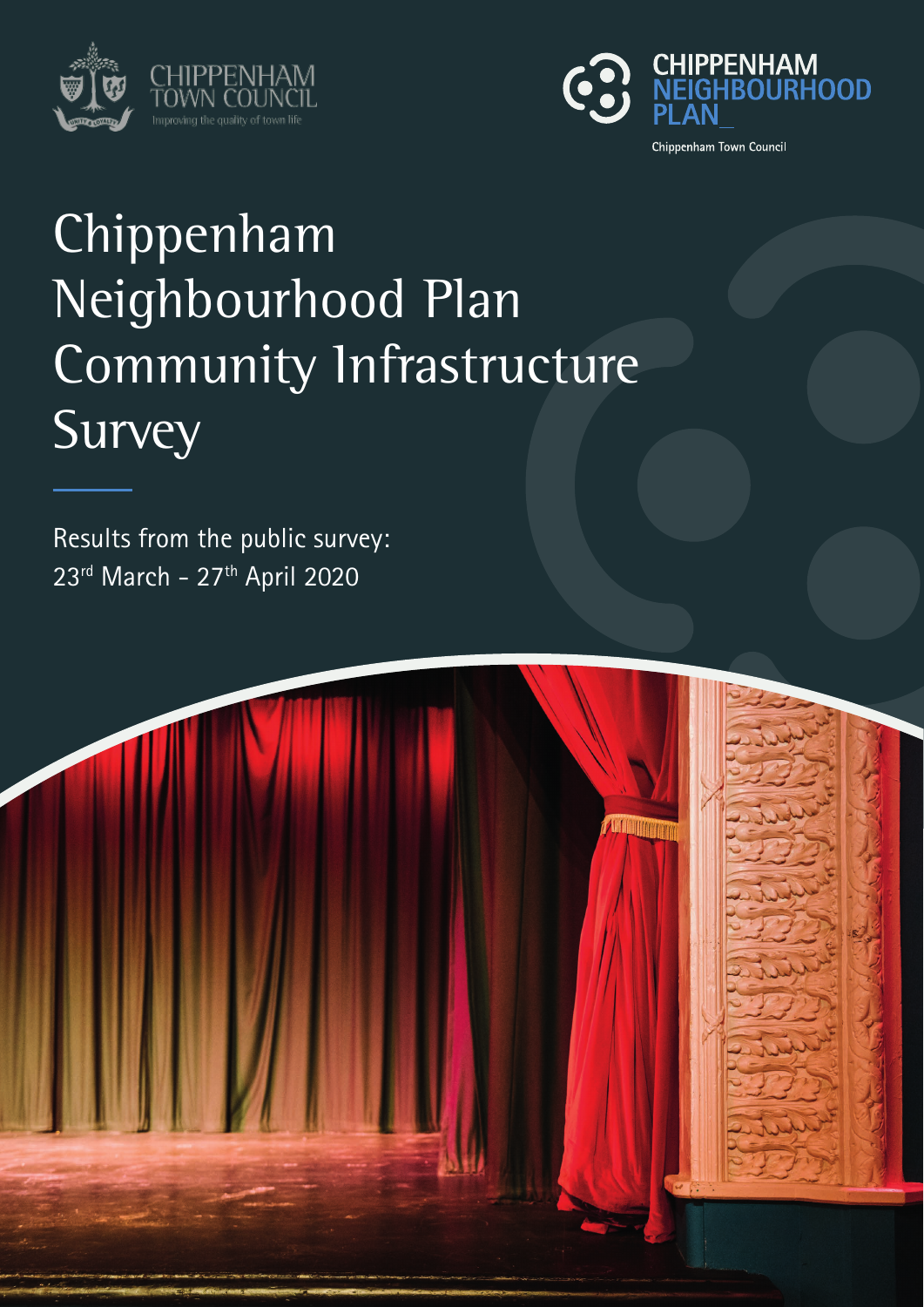

## **Contents**

| Introduction                            |  |
|-----------------------------------------|--|
| <b>Survey Design &amp; Distribution</b> |  |
| <b>Response Rate</b>                    |  |
| <b>Summary of Findings</b>              |  |
| <b>Survey Responses</b>                 |  |



# COMMUNITY **FIRST**

This report was prepared by Community First in consultation with Chippenham Town Council and the Chippenham Neighbourhood Plan Steering Group.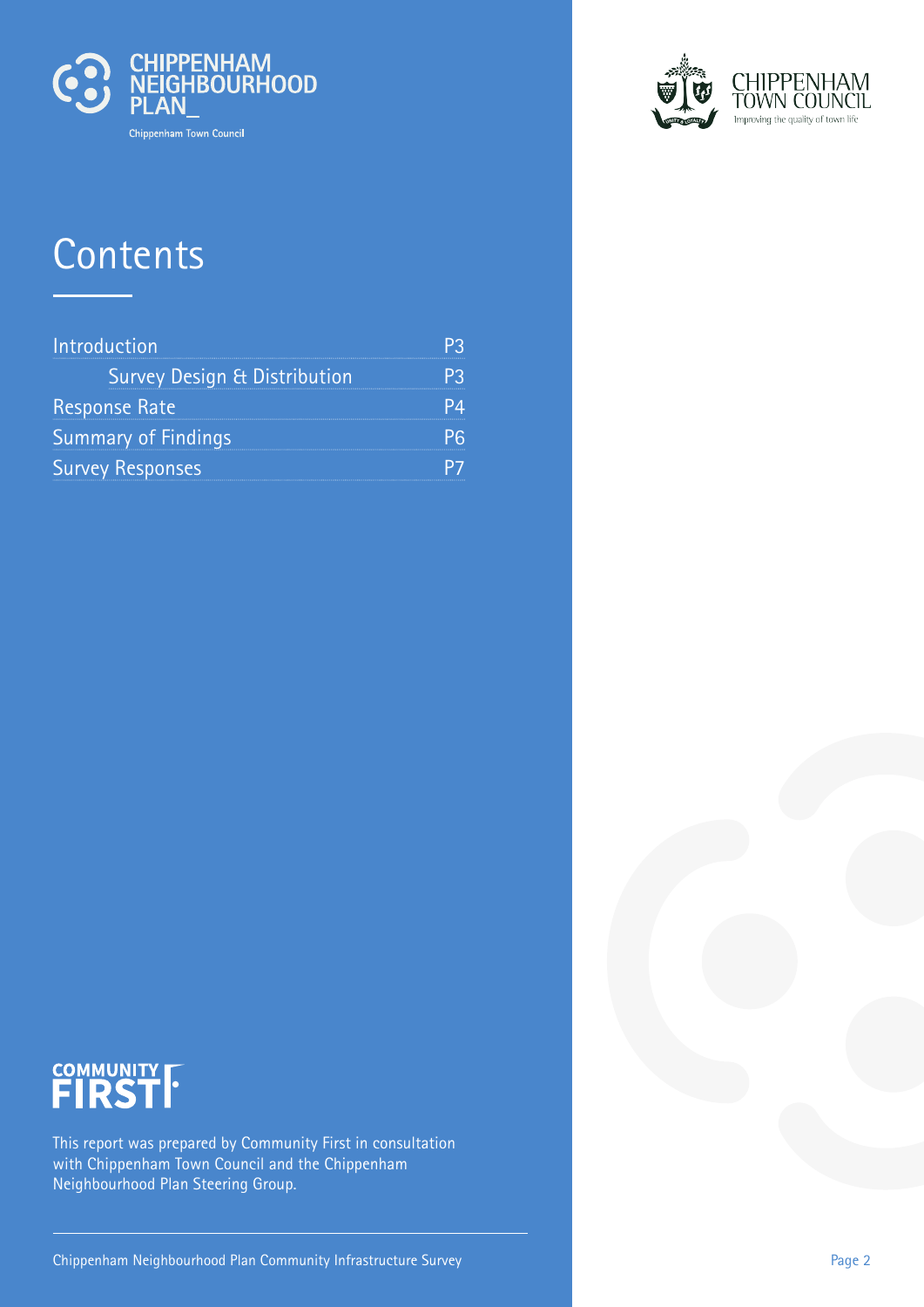



## **Introduction**

This report has been prepared for Chippenham Town Council and the Steering Group for the Neighbourhood Plan. The report presents the quantitative findings of the Community Infrastructure Survey, an online survey which collected responses from Community Infrastructure Providers based in Chippenham.

### Survey Design & Distribution

The purpose of the survey was to gather evidence to inform the preparation of the Chippenham Neighbourhood Plan. The survey questions were created by Chippenham Neighbourhood Plan Topic Groups, with input from members of the Steering Group. The final version of the survey can be found in Appendix 1.

The survey was designed and built using cloud-based online survey software Zoho and branded with the Chippenham Neighbourhood Plan logo and colour scheme. Due to the outbreak of COVID-19, there were no paper copies of the survey and all responses were gathered online via a URL.

The Community Infrastructure Survey was specifically designed to gather information and views from Community Infrastructure Providers (e.g. public buildings, venues and locations) rather than residents and members of the public. For this reason, the survey URL was not made publicly available but was instead shared with Community Infrastructure Providers by email.

There were 18 questions in the Community Infrastructure Survey. This survey was open for responses from representatives of Community Infrastructure Providers in Chippenham between 23rd March - 27th April 2020.

The survey was closed for responses at 8.30am on Monday 27th April 2020.

The Community Infrastructure Survey was specifically designed to gather information and views from Community Infrastructure Providers (e.g. public buildings, venues and locations) rather than residents and members of the public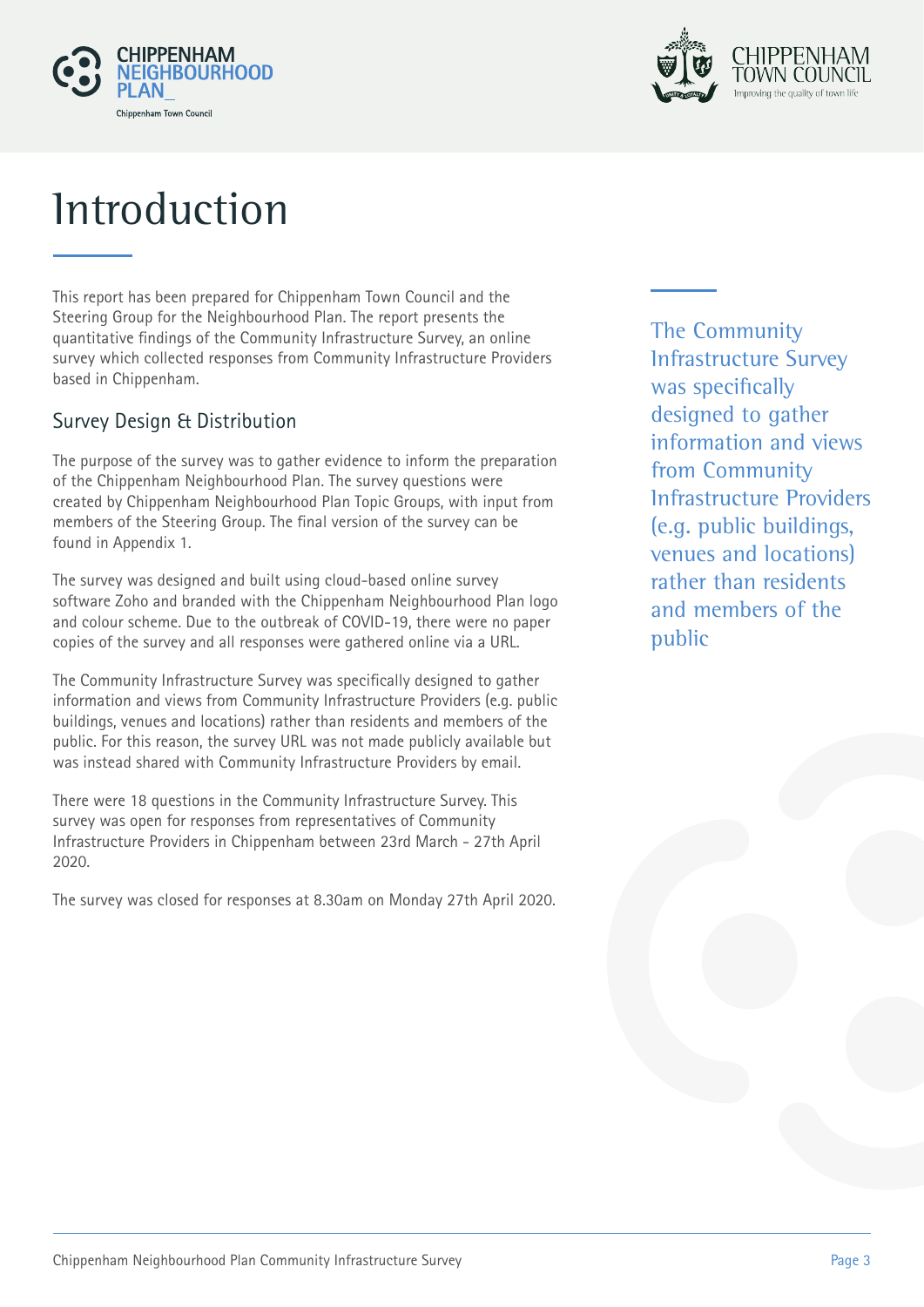



# Response Rate

| <b>Survey Visits</b> | Completed Responses | Partial Responses | <b>Total Responses</b> |
|----------------------|---------------------|-------------------|------------------------|
| 38                   | $8(44\%)$           | $10(56\%)$        |                        |

38 Community Infrastructure Providers accessed the Community Infrastructure Survey via an email link between 23rd March – 27th April 2020. Of those who accessed the survey, 18 submitted a complete or partial response to the Community Groups and Organisations Survey. This represents an overall response rate of 47%.

The number of responses from Community Infrastructure Providers was lower when compared to the public surveys. This may partly be because the link to access the survey was only shared via email and not via social media or other public promotion. The survey also had the fewest responses overall when compared to local businesses and Voluntary, Community and Social Enterprise (VCSE) organisations.

As with the business and VCSE surveys, the launch of the Community Infrastructure Survey coincided with the COVID-19 UK lockdown. Community Infrastructure refers to public spaces, venues and locations where people and communities gather together. Due to social distancing, many venues and locations who were invited to complete the survey are likely to have been closed due to the lockdown. As a result, representatives from Community Infrastructure Providers may have been unavailable to complete the survey.

Actual response figures and (rounded) percentage breakdowns are provided for each survey question in this report. This represents the number of responses received as a proportion of all respondents answering each individual question. Not all of the respondents provided answers to all of the questions available, therefore the figures presented for each question may not necessarily match the totals listed above.

There were a number of open-ended questions in the Community Infrastructure Survey which are summarised in the report, along with a selection of quotes. A complete list of open-ended responses for each question is included in the appendices, except where there were no responses. Open-ended comments have been reproduced verbatim from submitted survey responses and thus, may contain spelling, grammatical and other errors.

### Response Rate by Question

A breakdown of completed and skipped responses, as well as an overall average response rate for each topic area is included in the table on the next page.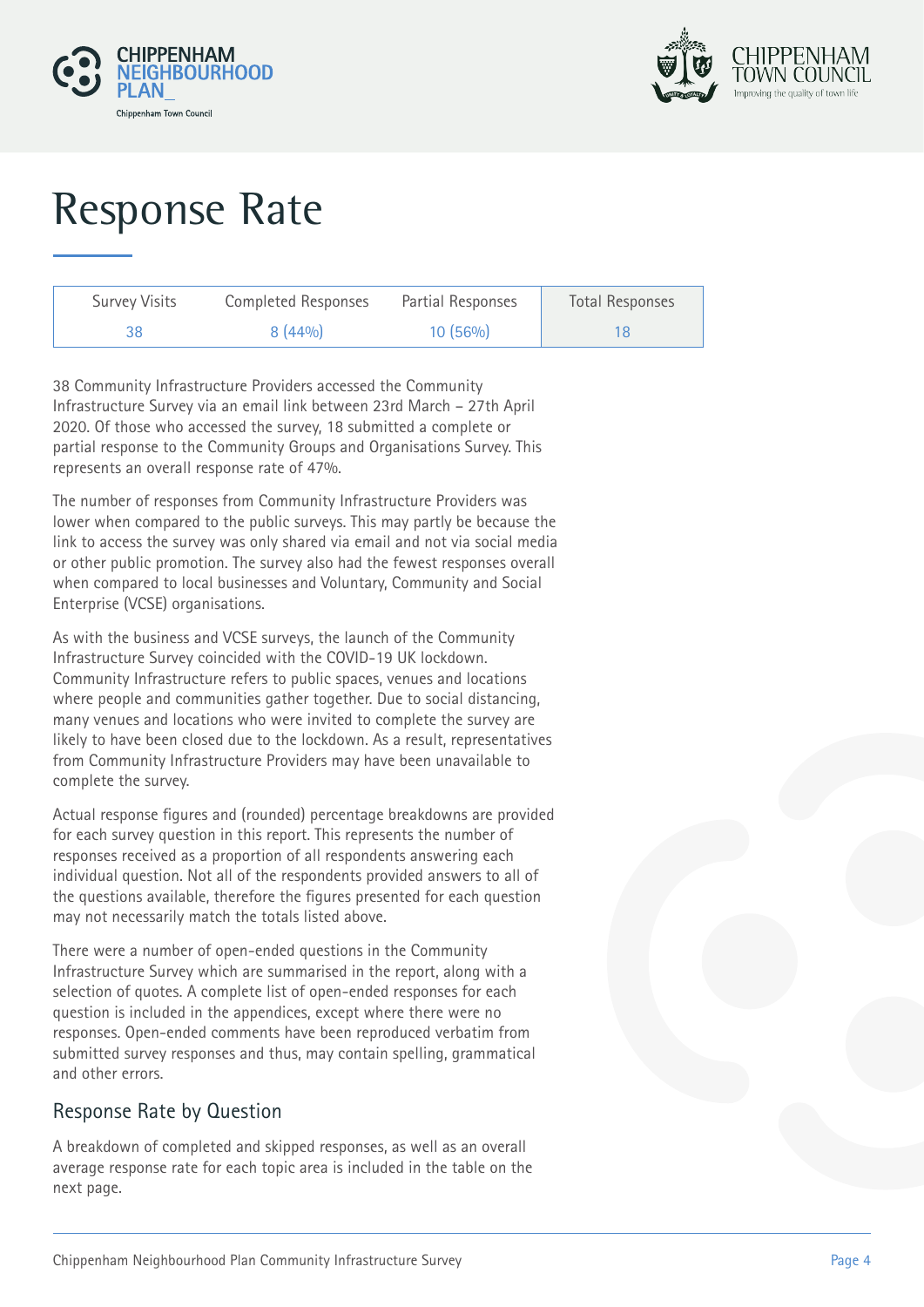



The response rate was the same for most of the questions in the survey, with the exception of conditional questions e.g. 'if you answered 'no' to the previous question'. These questions had the lowest response rate overall and some had no responses at all.

| $\#$           |                                                                                                               | Completed   | Partial | Response Rate |
|----------------|---------------------------------------------------------------------------------------------------------------|-------------|---------|---------------|
| 1              | What is the name of your venue?                                                                               | 8           | 10      | 44%           |
| $\overline{2}$ | What is the address of your venue?                                                                            | 8           | 10      | 44%           |
| 3              | Do you have a website? If so, please input the website URL below:                                             | 8           | 10      | 44%           |
| 4              | Who is the main contact person for your venue?                                                                | 8           | 10      | 44%           |
| 5              | What is the main contact email address for your venue?                                                        | 8           | 10      | 44%           |
| 6              | What is your venue primarily used for?                                                                        | 8           | 10      | 44%           |
| 7              | Who are your main customers or participants?                                                                  | 8           | 10      | 44%           |
| 8              | How long has your venue been operating?                                                                       | 8           | 10      | 44%           |
| 9              | What kind of organisation are you?                                                                            | 8           | 10      | 44%           |
| 10             | Do you own (including with a mortgage) your facilities and<br>premises?                                       | 8           | 10      | 44%           |
| 11             | Do you rent or sublet your facilities or premises?                                                            | 8           | 10      | 44%           |
| 12             | Do you expect to be operating in 5 years' time?                                                               | 8           | 10      | 44%           |
| 13             | If you answered 'no' to the question above, why do you expect that<br>your organisation will cease operating? | 1           | 17      | 6%            |
| 14             | Please choose the description below that best describes your<br>current operations:                           | 8           | 10      | 44%           |
| 15             | Would you like to move to a new building or site?                                                             | 8           | 10      | 44%           |
| 16             | If you would like to move to a new site, what would you be looking<br>for?                                    | 1           | 17      | 6%            |
| 17             | If you would like to move to a new building or site, what would<br>need to happen to allow you to do so?      | $\mathbf 0$ | 18      | 0%            |
| 18             | If you are currently moving to another site, why are you moving?                                              | 0           | 18      | 0%            |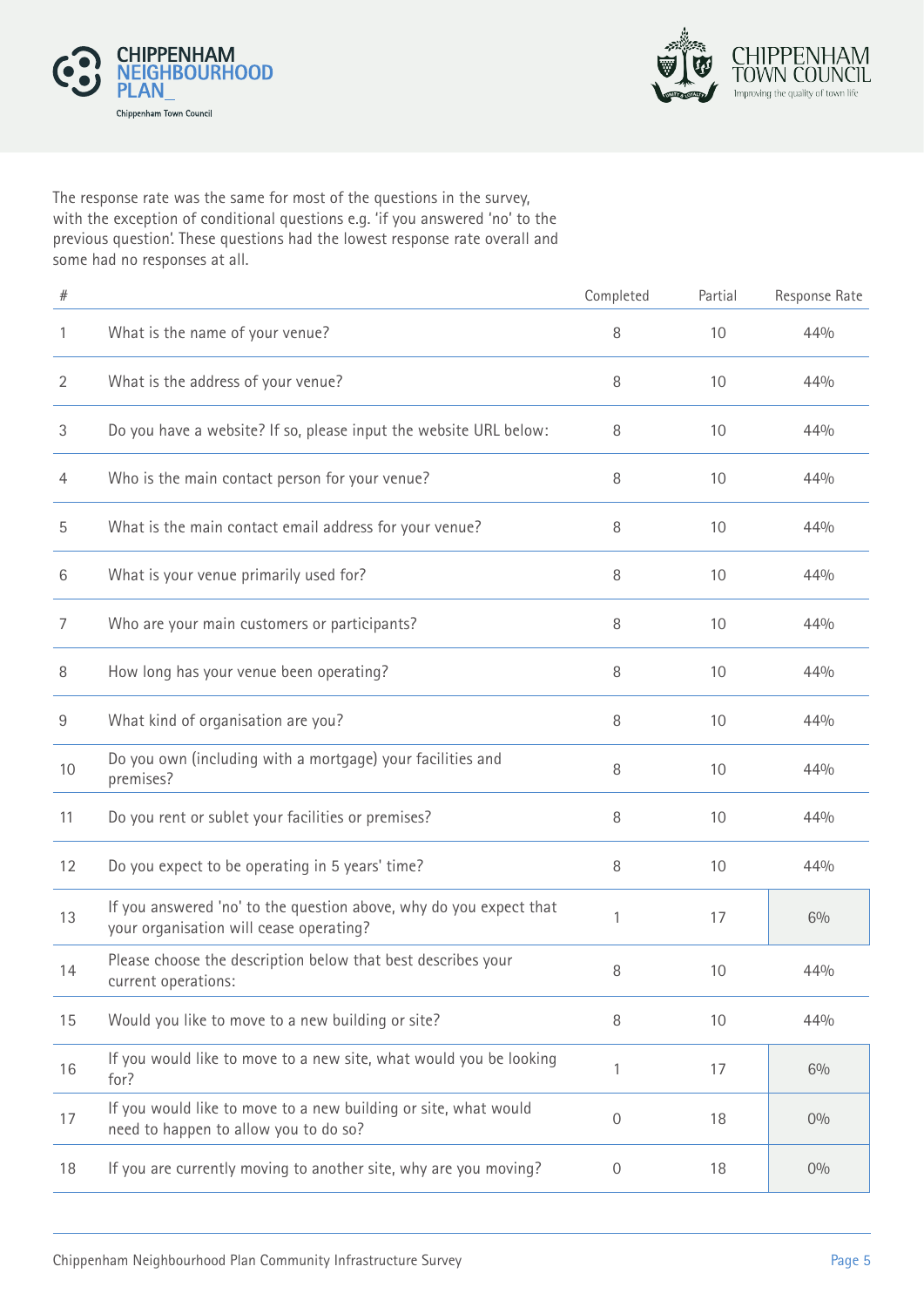



# Summary of Findings

### Community Infrastructure Providers

- A total of 18 Community Infrastructure Providers completed the survey. The overall response rate was 47%.
- 87% of providers offer support to all age groups, with a further 13% who said their customers are adults only.
- Organisations said their venue caters to groups which are used by a variety of local demographics including businesses, community activities and private events for members of the public.
- 75% of respondents said their venue has been operating for 10 years or more.
- 35% are charity/community organisations and 25% are private organisations.

### Operational Activity

- 63% of Community Infrastructure Providers said they owned their facilities or premises (with or without a mortgage). 63% of respondents also said they rent or sublet part of their building.
- This suggests that most (if not all) building owners represented in the dataset are currently renting or subletting part of their venue.
- All of the Community Infrastructure Providers said they expect to still be operating in 5 years' time. One respondent mentioned uncertainty about the future in relation to COVID-19.
- 88% of providers (combined) are at capacity or exceeding capacity in terms of their operational activity.

### Moving or relocating

• None of the Community Infrastructure Providers who responded to the survey said they are planning to move or relocate to a new building or site.

88% of providers (combined) are at capacity or exceeding capacity in terms of their operational activity.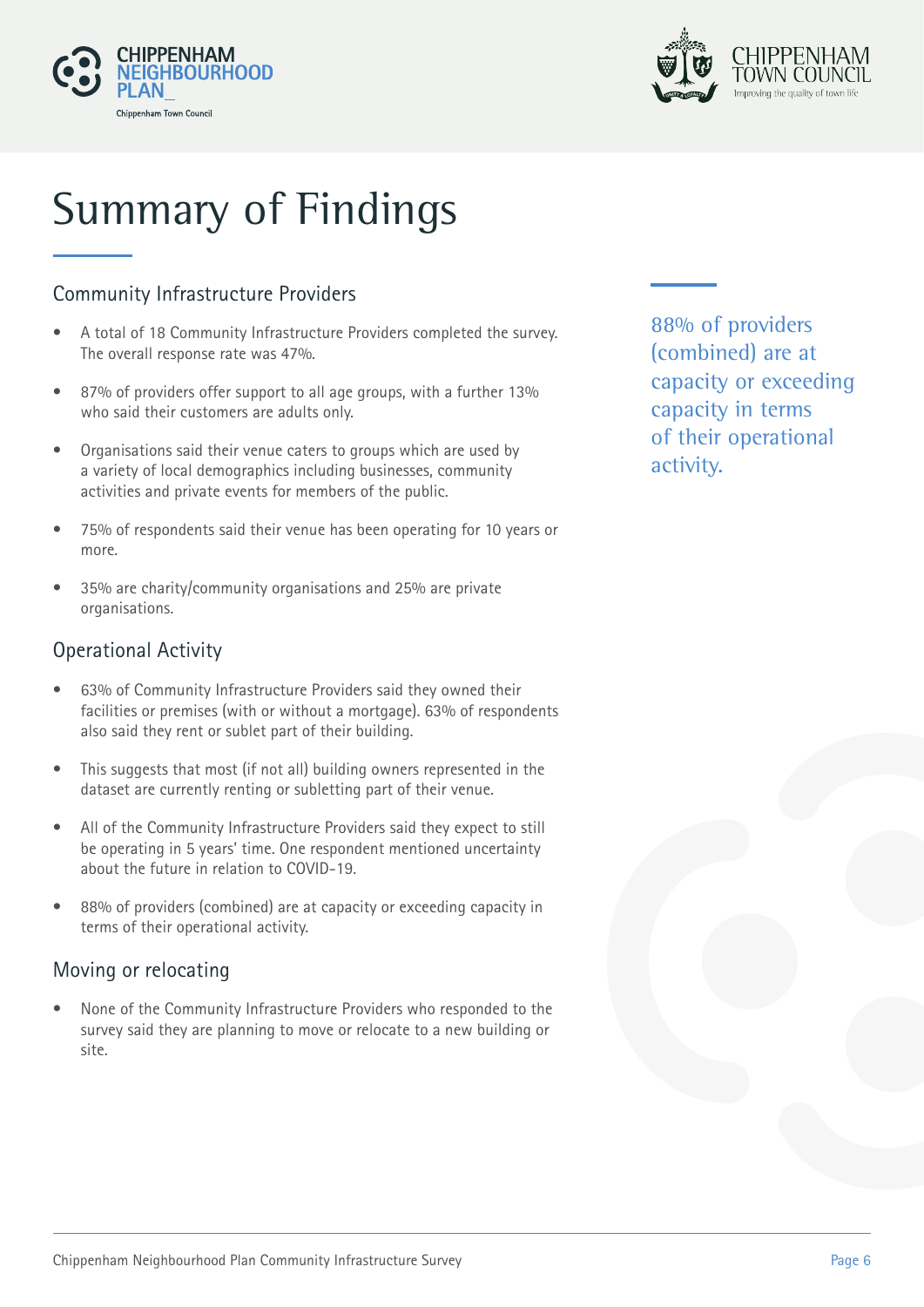



## Survey Responses

#### Q1 What is the name of your venue (8 responses)

The following venues submitted a response to the Community Infrastructure Survey:

- 1. Santosha Studio
- 5. St Pauls Church Hall
- 2. Sheldon Road Methodist Church 6. King Alfred Hall
	-

7. Stanley Park Sports Ground

3. The Citadel Hall

Centre

4. Neeld Community and Arts 8. The Cause

#### Q2 What is the address of your venue (8 responses)

Q3 Do you have a website? If so, please input the website URL below (8 responses)

Q4 Who is the main contact person for your venue (8 responses)

Q5 What is the main contact email address for your venue? (8 responses)

All responses gathered for the above questions are omitted for reasons of privacy. The information can be found in a separate document.

#### Q6 What is your venue primarily used for?

Community Infrastructure Providers were asked to summarise what their venue or location was primarily used for. Responses have been summarised in the table below and a full list of verbatim responses is included in the appendices.

| Name of Venue                   | Summary of Primary Usage                                                                               |
|---------------------------------|--------------------------------------------------------------------------------------------------------|
| Santosha Studio                 | Yoga and Pilates                                                                                       |
| Sheldon Road Methodist Church   | Worship and religious activities                                                                       |
| The Citadel Hall                | Events and meetings                                                                                    |
| Neeld Community and Arts Centre | Entertainment, events and meetings                                                                     |
| Waste Not Want Not              | Collection and redistribution of surplus<br>furniture and household goods for those on a<br>low income |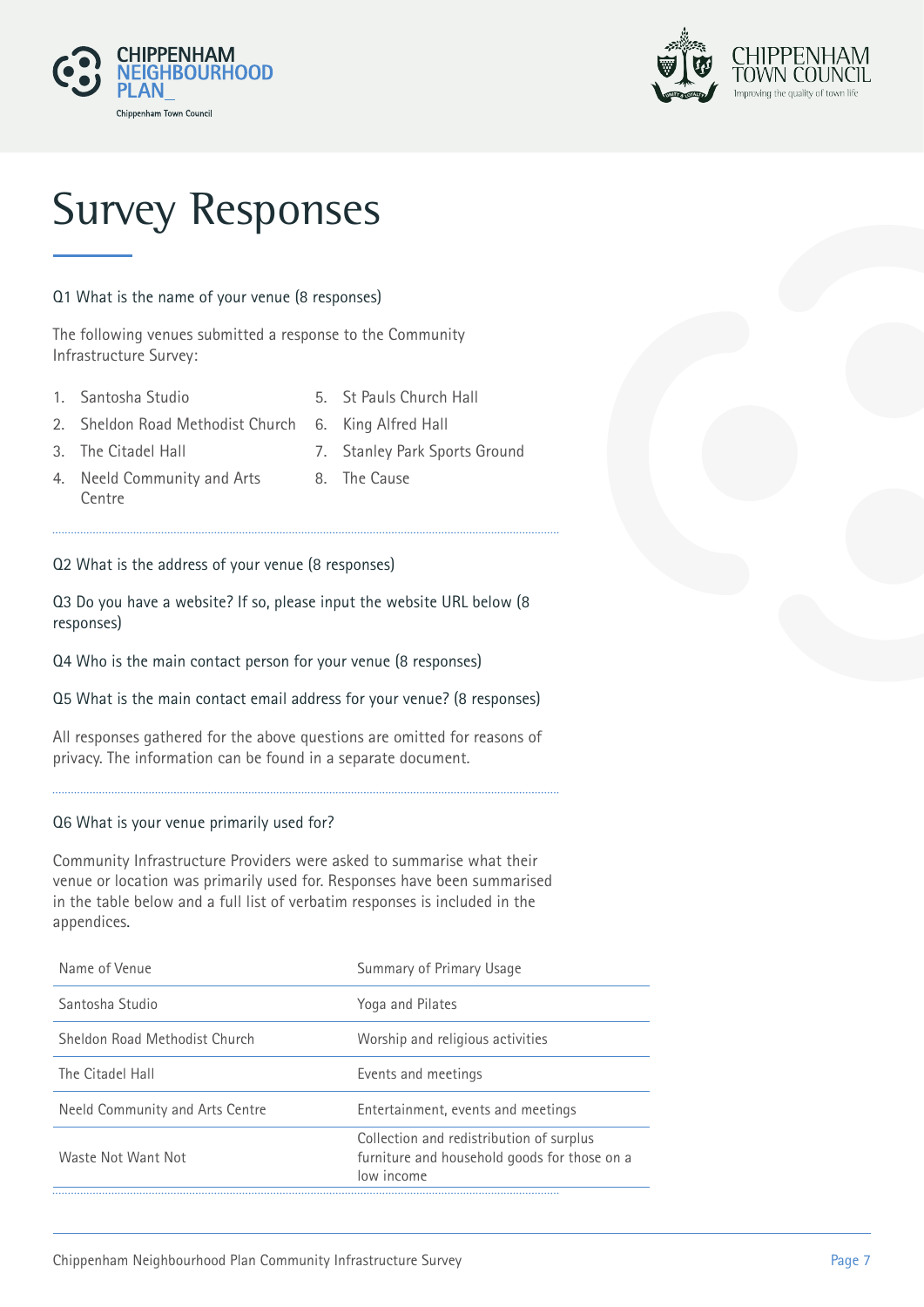



| Name of Venue                     | Summary of Primary Usage        |
|-----------------------------------|---------------------------------|
| St Pauls Church Hall              | Community activities and groups |
| King Alfred Hall                  | Community activities and groups |
| <b>Stanley Park Sports Ground</b> | Sports facility                 |
| The Cause                         | Community activities and groups |
|                                   |                                 |

#### Q7 Who are your main customers or participants? (8 responses)

This was an open-ended question and the responses have been summarised in terms of age groups for customers/participants in the table below, a full list of verbatim responses is included in the appendices.

|                | Percentage | Responses |
|----------------|------------|-----------|
| All age groups | 87%        |           |
| Adults         | 13%        |           |

**87%**

All age groups

**13%** Adults

87% of Community Infrastructure Providers that responded to the survey indicated that their customers are from all ages including adults, children and young people.

Similarly, several organisations said their venue caters to groups which are used by a variety of local demographics including businesses, community activities and private events for members of the public.

One respondent (13%) said they cater to adults only. Comments included:

"Adults who practice yoga and pilates."

"At present we have 3 regular classes and host the Chippenham Day Centre. We are looking to expand our regular users; the hall has only been reopened for a year after an extensive refurbishment."

"Members of the groups above and general public for events and open activities."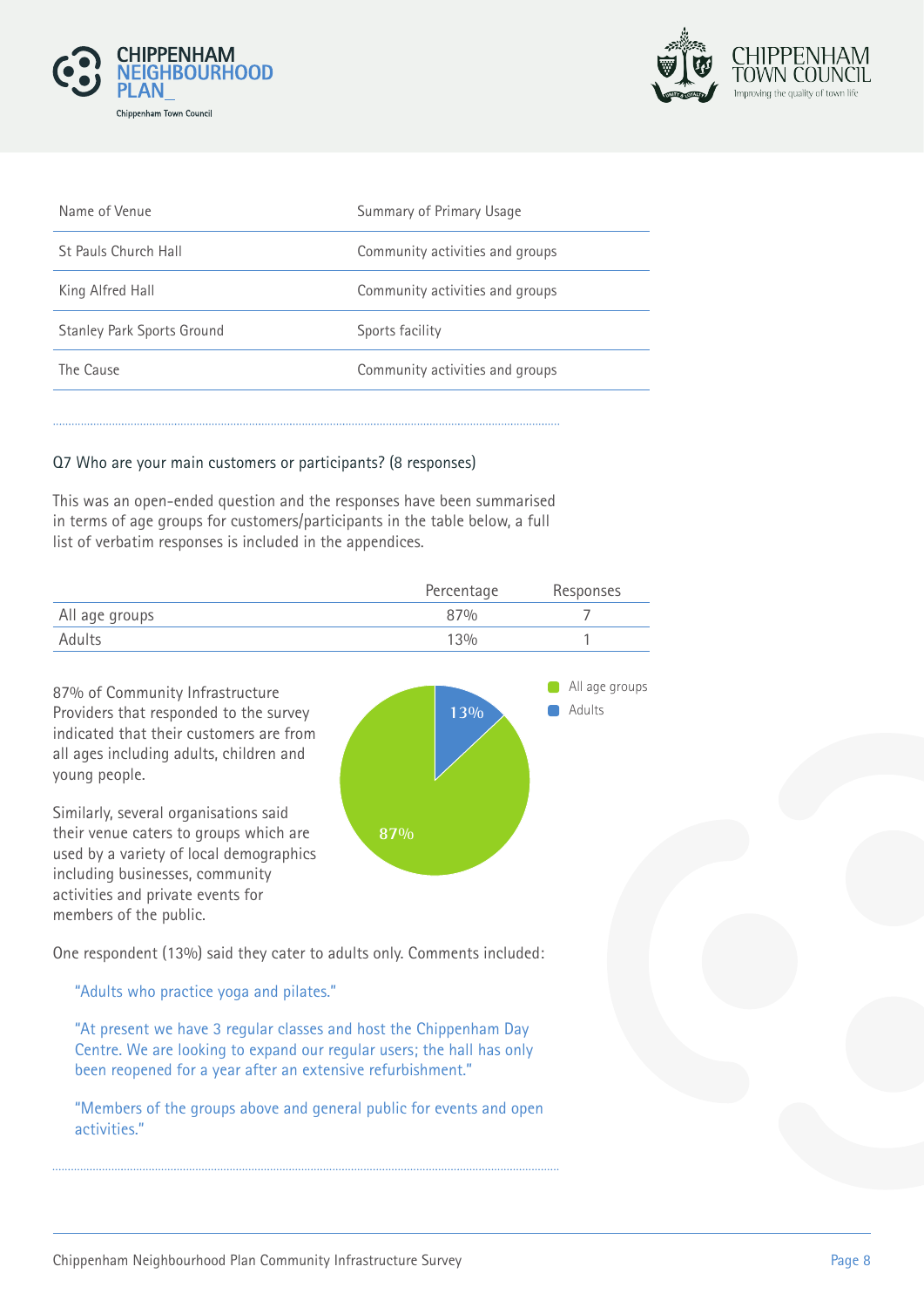



#### Q8 How long has your organisation been operating? (31 responses)

|                    | Percentage | Responses |
|--------------------|------------|-----------|
| $10 + \gamma$ ears | 75%        | h         |
| 0-2 years          | 13%        |           |
| 6-8 years          | 13%        |           |



#### Q9 What kind of organisation are you? (8 responses)

|                        | Percentage | Responses |
|------------------------|------------|-----------|
| Community/charity      | 38%        |           |
| Private                | 25%        |           |
| Other (Please specify) | 25%        |           |
| Religious              | 13%        |           |

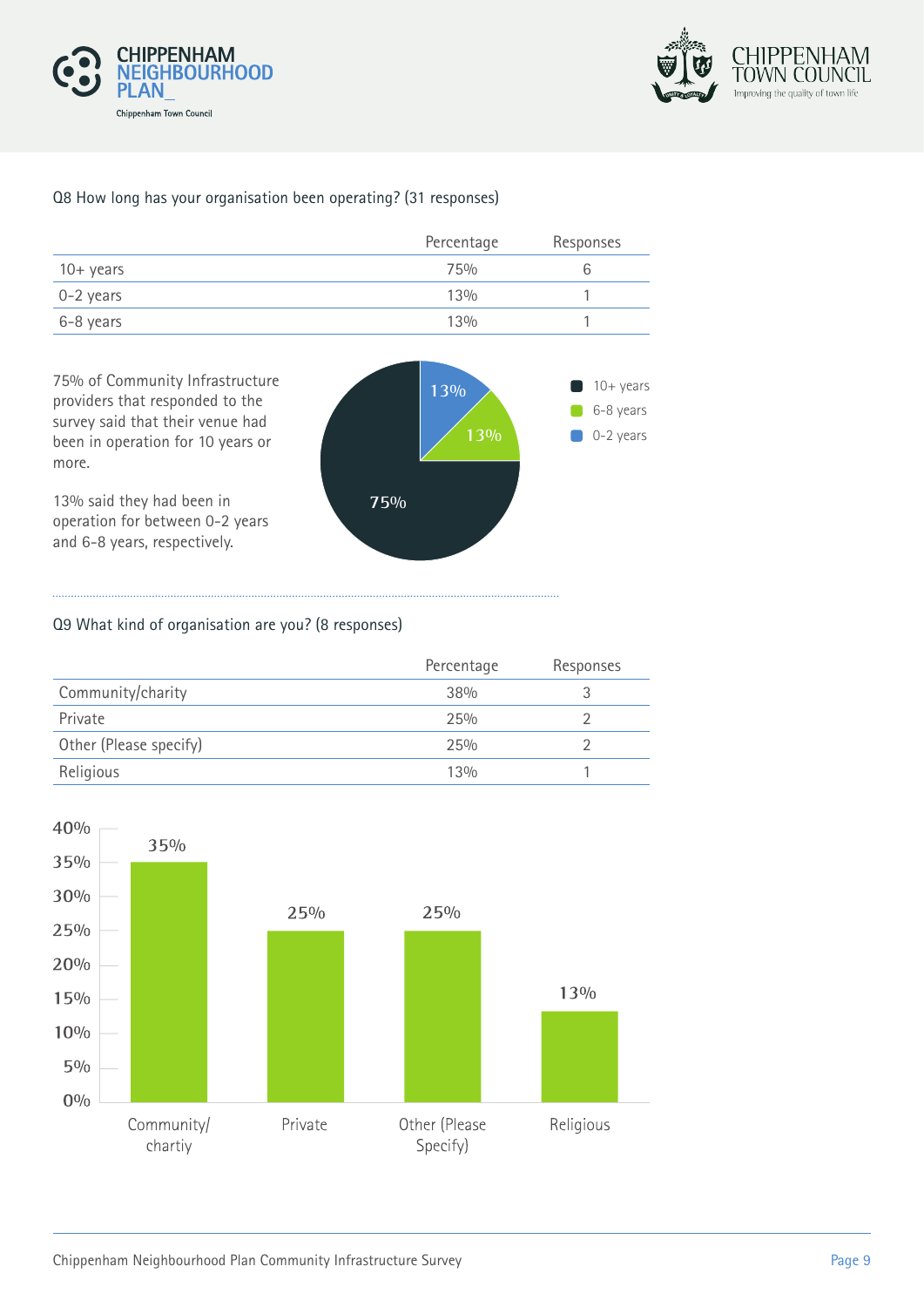



38% of Community Infrastructure Providers said they were a community/ charity organisation. 25% are private organisations and a further 13% are religious organisations. 2 (25%) respondents selected 'Other'. One of these respondents was attached to a religious organisation (a church) and the second was a representative of the Town Council.

#### Q10 Do you own (including with a mortgage) your facilities and premises? (8 responses)

|     | Percentage | Responses |
|-----|------------|-----------|
| Yes | 63%        |           |
| No  | 38%        | ັ         |



#### Q11 Do you rent or sublet your facilities or premises? (8 responses)

|     | Percentage | Responses |
|-----|------------|-----------|
| No  | 60%        | 18        |
| Yes | 40%        |           |

**No 38%**

> **Yes 63%**

63% of Community Infrastructure Providers who answered this question said that they currently rent or sublet a part of their facilities or premises.

The proportion of providers who both own and sublet their premises was the same amongst survey respondents, this suggests that most (if not all) building

owners represented in the dataset are currently renting or subletting part of their venue.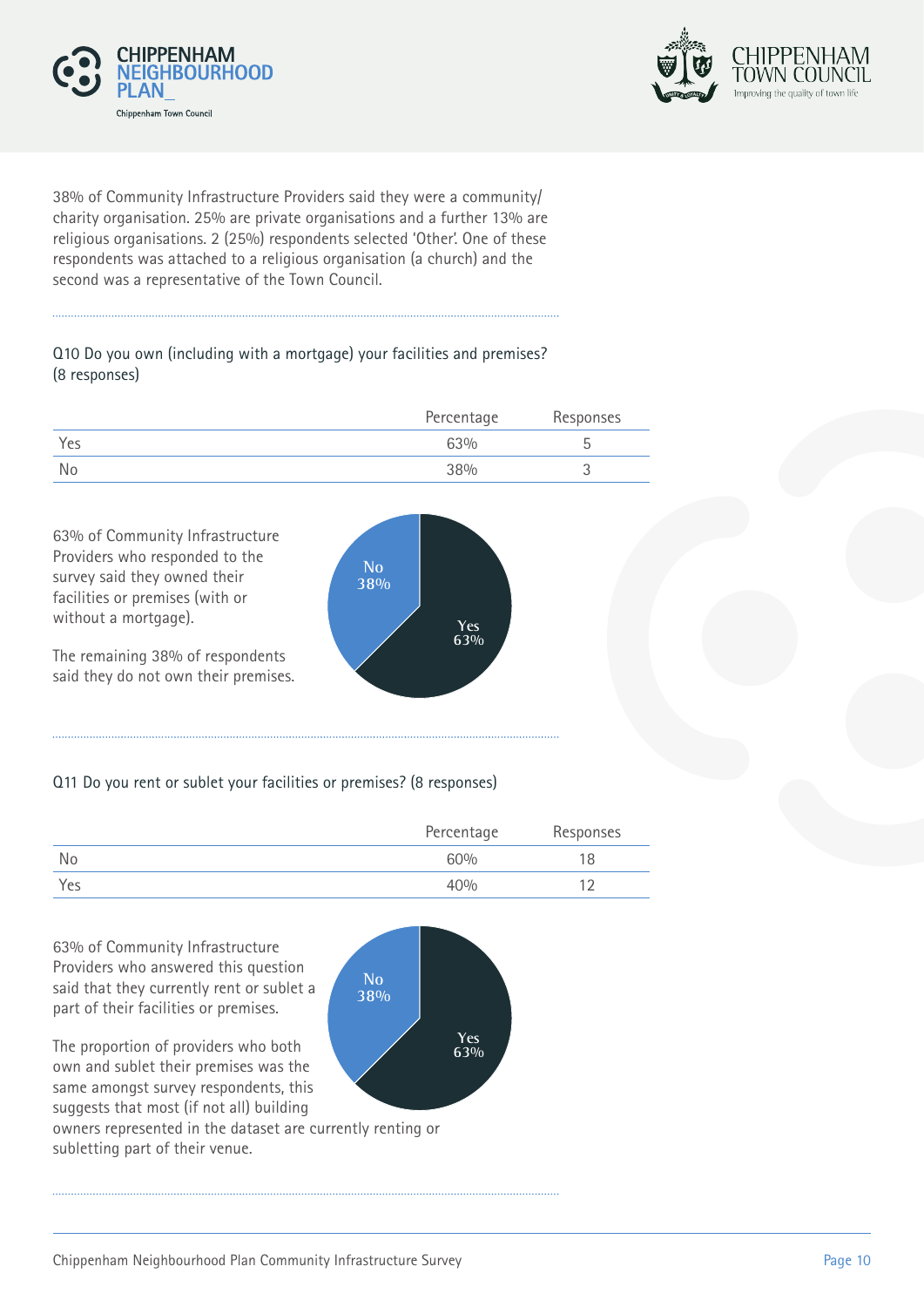



#### Q12 Do you expect to be operating in 5 years' time? (8 responses)

|     | Percentage | Responses |
|-----|------------|-----------|
| Yes | 00%        |           |

All (100%) of the Community Infrastructure Providers who responded to the survey said they expected to be operational in 5 years' time.

#### Q13 If you answered 'no' to the question above, why do you expect that your organisation will cease operating? (1 Response)

Whilst all of the Community Infrastructure Providers said they expected to be operating in 5 years' time, one respondent mentioned uncertainty about the future in relation to COVID-19 and the associated lockdown:

"Let's say I hope to still be operating. Who knows how long we will be in lock down with the coronavirus pandemic. Could be months or even longer."

#### Q14 Please choose the description below that best describes your current operations (8 responses)

|                                                                                                          | Percentage | Responses |
|----------------------------------------------------------------------------------------------------------|------------|-----------|
| We have a good number of customers/<br>participants and our facility is in operation most<br>of the time | 63%        | b.        |
| We do not have enough customers/participants<br>and we have spare capacity                               | 25%        |           |
| We have too many customers/participants and<br>the demand is more than we can meet                       | 13%        |           |

63% of Community Infrastructure Providers who responded to the survey said they have a good number of customers and participants and their venue is in operation most of the time. 25% said they have spare capacity or insufficient customers. The remaining 13% said they are at capacity with too many customers and are unable to keep up with demand.

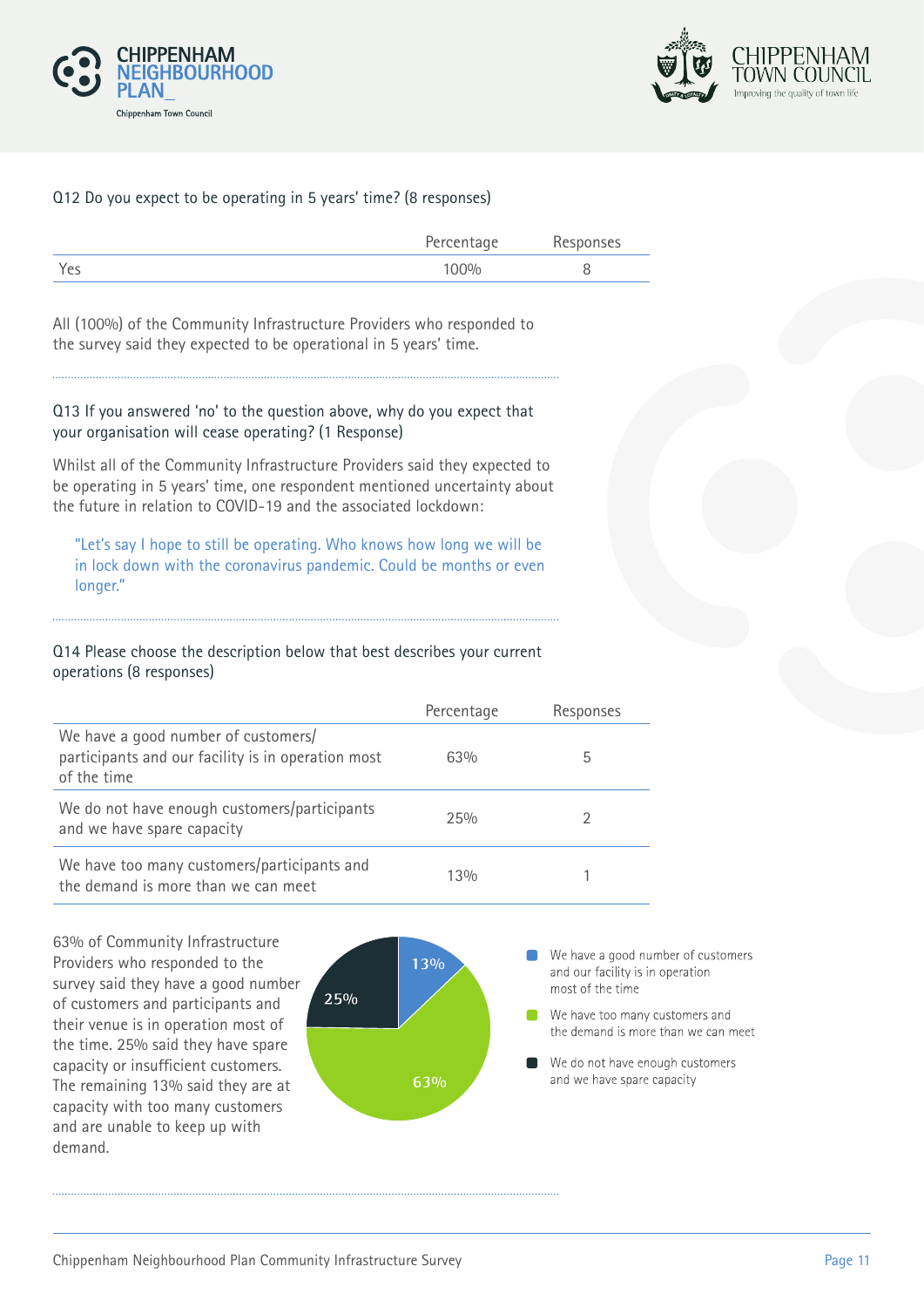



#### Q15 Would you like to move to a new building or site? (8 responses)

|    | Percentage | Responses |
|----|------------|-----------|
| No | 100%       |           |

None (100%) of the Community Infrastructure Providers who responded to the survey said they were looking to move to a new building or site.

#### Q16 If you would like to move to a new site, what would you be looking for? (1 response)

Whilst none of the Community Infrastructure Providers intended to move to a new building or site, one respondent spoke generally about undeveloped land and the potential to increase capacity at their site.

"We have 10 acres of undeveloped land. How this will be developed could be based on future Wiltshire Council decision regarding leisure provisions within the town. We are currently at capacity on a Sunday regarding football pitch availability with some teams having to source pitches outside of the area to fore fill fixtures."

Q17 If you would like to move to a new building or site, what would need to happen to allow you to do so? (0 responses)

There were no responses to this question.

Q18 If you are currently moving to another site, why are you moving? (0 responses)

There were no responses to this question.